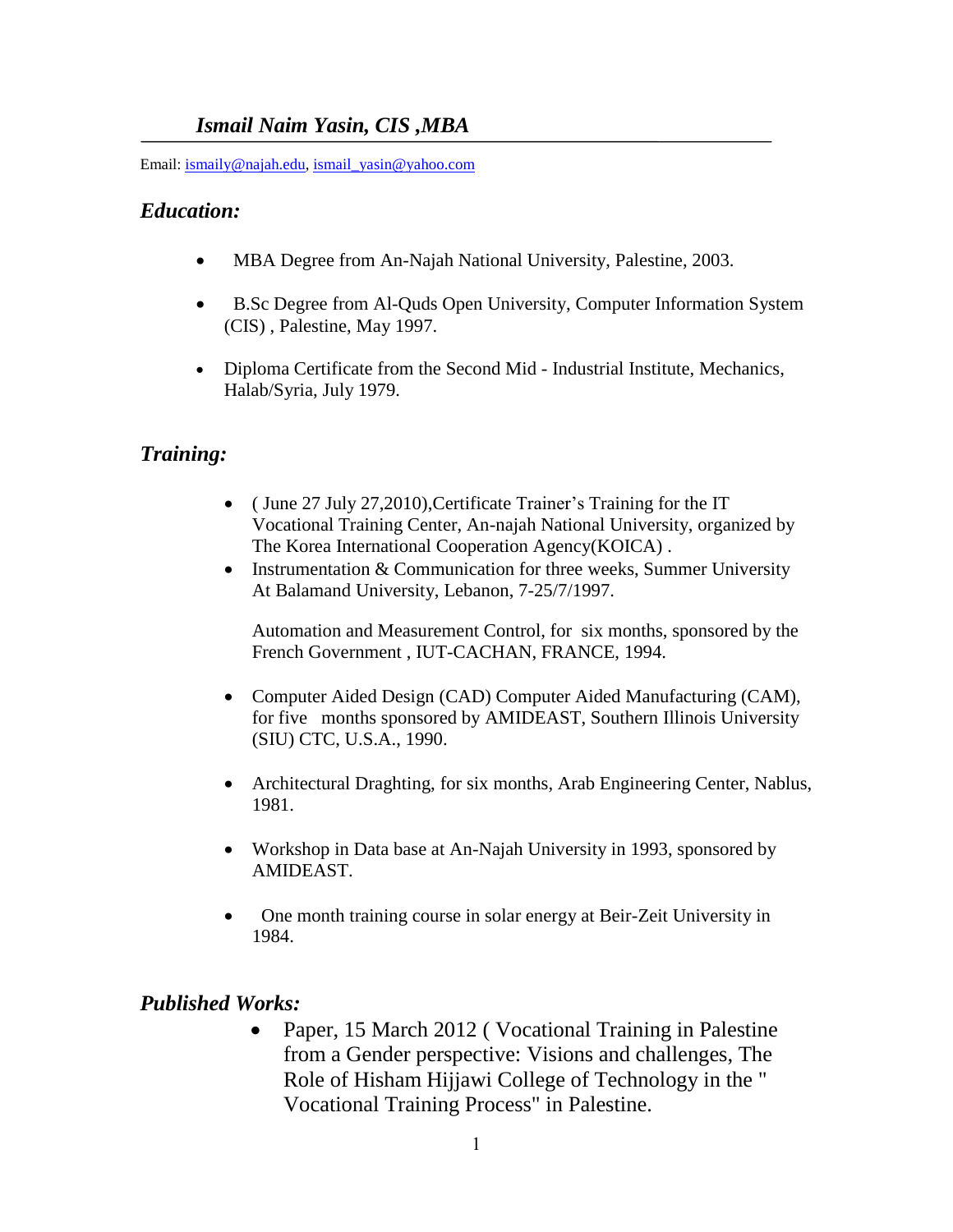- Co-author of "Computer Applications in Accounting", 2009.
- Co-Researcher, Factors that affect the use of Information Technology in the Process of Education in North Palestinian Schools., An-Najah University Journal for Research-B (Humanities), 2008.

### *Experience:*

- *5/8/2011* 4/10/2012 Director of Microsoft Academy, Hisham Hijjawi College of Technology.
- $\bullet$  5/8/2010 15/8/2011 Dean Assistant of Hisham Hijjawi College of Technology.
- Conducted training course on (Administrative Assistant/Private Secretary, Diploma Program), Cambridge International College-London, executed in cooperation with Korean Palestinian Institute-An-Najah National University, the program included ("PA/Secretarial Work Environments", "Information, Records and Filing", "Oral Communication, Forms And Business Documents", "Business Letters", "Memoranda, Reports, Telecommunications, Word processing", "Meetings", " Incoming and Outgoing Mail", "Reception Work, Visitors and Appointments", "Money Matters" , "Supervision of Office Personnel").
- **2005-Now: Instructor of IT & BA , Hisham Hijjawi College of Technology, An-Najah National University, Nablus.**
- Part time Instructor at An-najah University, Faculty of Economics teach MIS(Management Information System), 2004.
- 50 Computer Training Courses Covering (Dos, windows, WinWord, Excel, PowerPoint, Access, AutoCAD, Internet & E-mail) from 1/11/1998 up to 31/08/2005, An-Najah National University, Studies Consultancies And Technical Services Center.
- 2 Training Courses (Executive Secretary& Office Management) from 1/6/2009 up to 30/11/2009, An-najah National University, Korean Palestinian IT Institute of Excellence(KPITIE).
- Supervisor of Internet service, An-Najah National University since 13/2/1999 -13/2/2001.
- Part time Instructor at Al-Quds Open University, teach 4 classes, MIS(Management Information System), Files Organization using COBOL language, Introduction to Computer, (AIS)Accounting Information System, from 2004 up to now.
- 1/1/1997, at An-Najah National University, Faculty of Engineering as a Computer Lab. Supervisor.